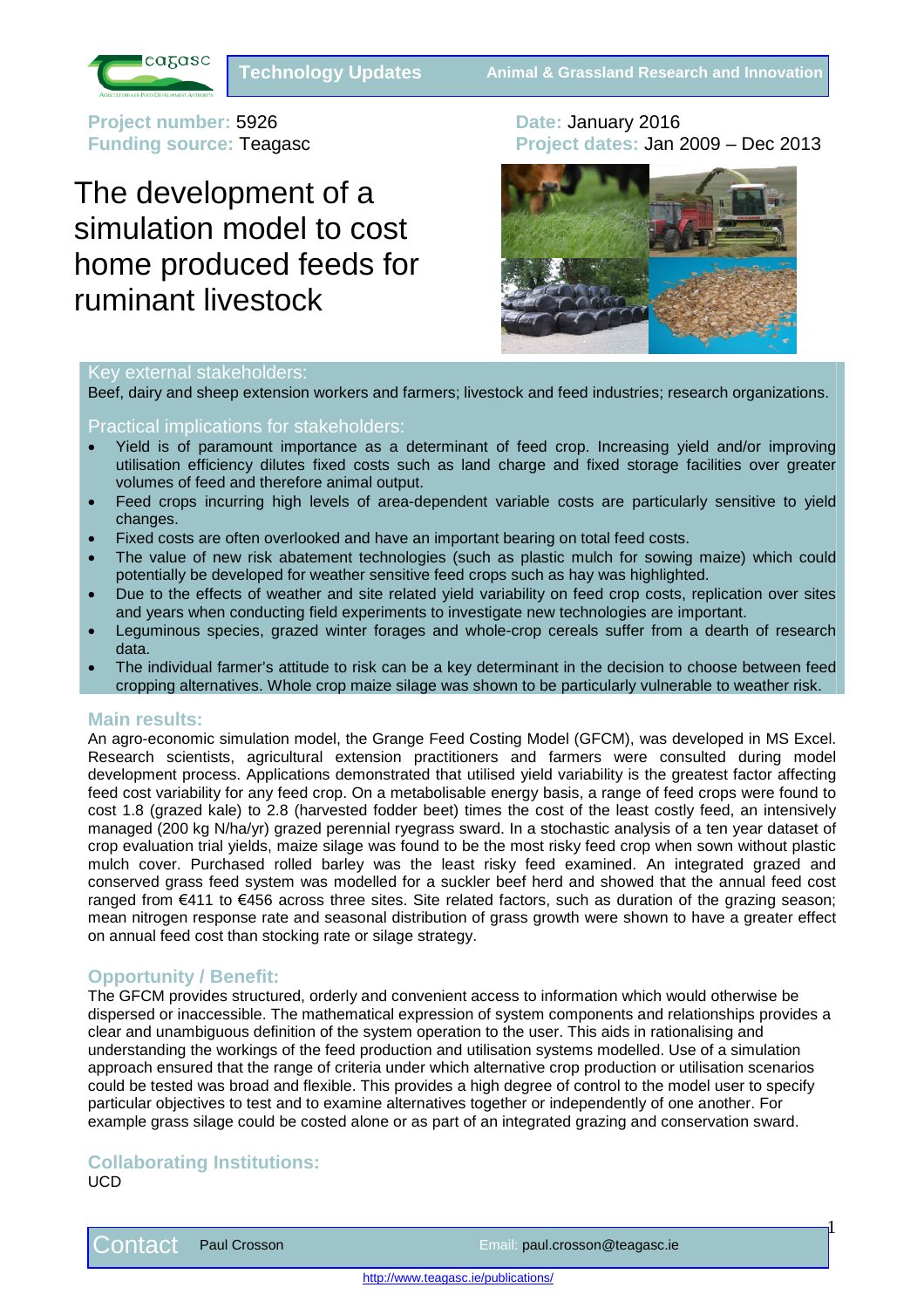

| Paul Crosson (PI)        |
|--------------------------|
| Eoghan Finneran          |
| Padraig O'Kiely          |
| Laurence Shalloo         |
| <b>Dermott Forristal</b> |
| Michael Wallace, UCD     |
|                          |

#### **1. Project background:**

The provision of feed accounts for the greatest proportion of direct costs on any livestock farm. Therefore, farmers need to know how to best manage their available resources in order to provide the feed requirements for livestock at the lowest cost per unit of animal product output. While ruminant feed in Ireland has traditionally been supplied primarily by grass in the form of grazing and conserved hay and silage, recent advances in agronomic, harvesting and conservation technologies have significantly broadened the range of feeds available. Furthermore, environmental legislation such as the Nitrates Directive have increased complexity in the feed management decision-making process on livestock farms. This study aimed to develop a computerised agro-economic simulation model, the Grange Feed Costing Model (GFCM), capable of calculating and comparing the cost and technical efficiency of various strategies of feeding ruminants on Irish farms. The objective was to provide information to better inform farmers when it comes to selecting the most appropriate, productive and cost-efficient feeding strategy for their own particular farm and set of circumstances.

## **2. Questions addressed by the project:**

The objectives of the study were to:

- To develop a simulation model of feed crop production and utilisation processes which permits economic analysis of the biological, market and management variables affecting feed crop cost.
- To investigate common feed crop production and utilisation problems to identify the most important biological, market and management variables affecting feed crop cost and, consequently, to analyse the economic effect of variation of these factors.
- To investigate the risk factors associated with uncertain variables affecting feed crop cost. Stochastic analysis was used to economically quantify the effect of yield and input price risk on the cost of a range of common feed crops.
- To carry out a feed costing study of a grass-based feed production system in which grazing and conservation areas are integrated.

#### **3. The experimental studies:**

The GFCM was developed as a static agro-economic predictive simulation model. The crop production period was a single year. The exceptions to this were the crops for which the production and utilisation period was less than a full year, i.e. the silage, hay and grazed winter forage crops. The model was developed on a spreadsheet platform in Excel. Stochastic analysis was carried out using @RISK. Deterministic crop yields, based on specified biological and management factors, are calculated rather than simulating growth rates. The economics are based on annual input costs at prevailing prices and long term capital costs. Sixty eight distinct feed crop production and utilisation options are modelled in the GFCM and are categorised as grass/legumes, cereals, brassicas and beet.

The model allows considerable usability and flexibility for the model-user because it was designed as a computer spreadsheet incorporating drop-down menu options and clearly marked data input cells for the variables which can be adjusted by the user. The user can adjust the default values of the costs of inputs and field operations and must select the desired cropping and feeding system from the options within the model. Each crop has an associated plan of field operations and input parameters set as defaults. Total feed costs (TFC) are expressed as  $\epsilon$  per hectare and per unit of feed DM, NE and ME fed. In the default GFCM scenarios the primary underlying assumption was that all crops modelled were grown by technically knowledgeable farmers on productive, well drained fertile land. It was assumed that crops were managed with the aim of achieving maximum net energy yields in terms of agronomic decisions; (sowing dates and rates, harvest dates etc), input usage (type and rate of inputs such as fertilisers and plant protection products (PPP)) and fixed asset provision (quantity and quality of fencing, farm roadways, feed storage facilities, etc). The feed management scenario i.e. crop management, fixed asset provision and input rate defaults was determined for each feed crop according to 'Teagasc best farm practice' for well drained, productive lowland farms. All non-grass crops were assumed to be sown in a loam soil of index 3 for P and K nutrient status and in which the previous crop was permanent pasture harvested for grass silage.

http://www.teagasc.ie/publications/

 $\overline{\mathcal{C}}$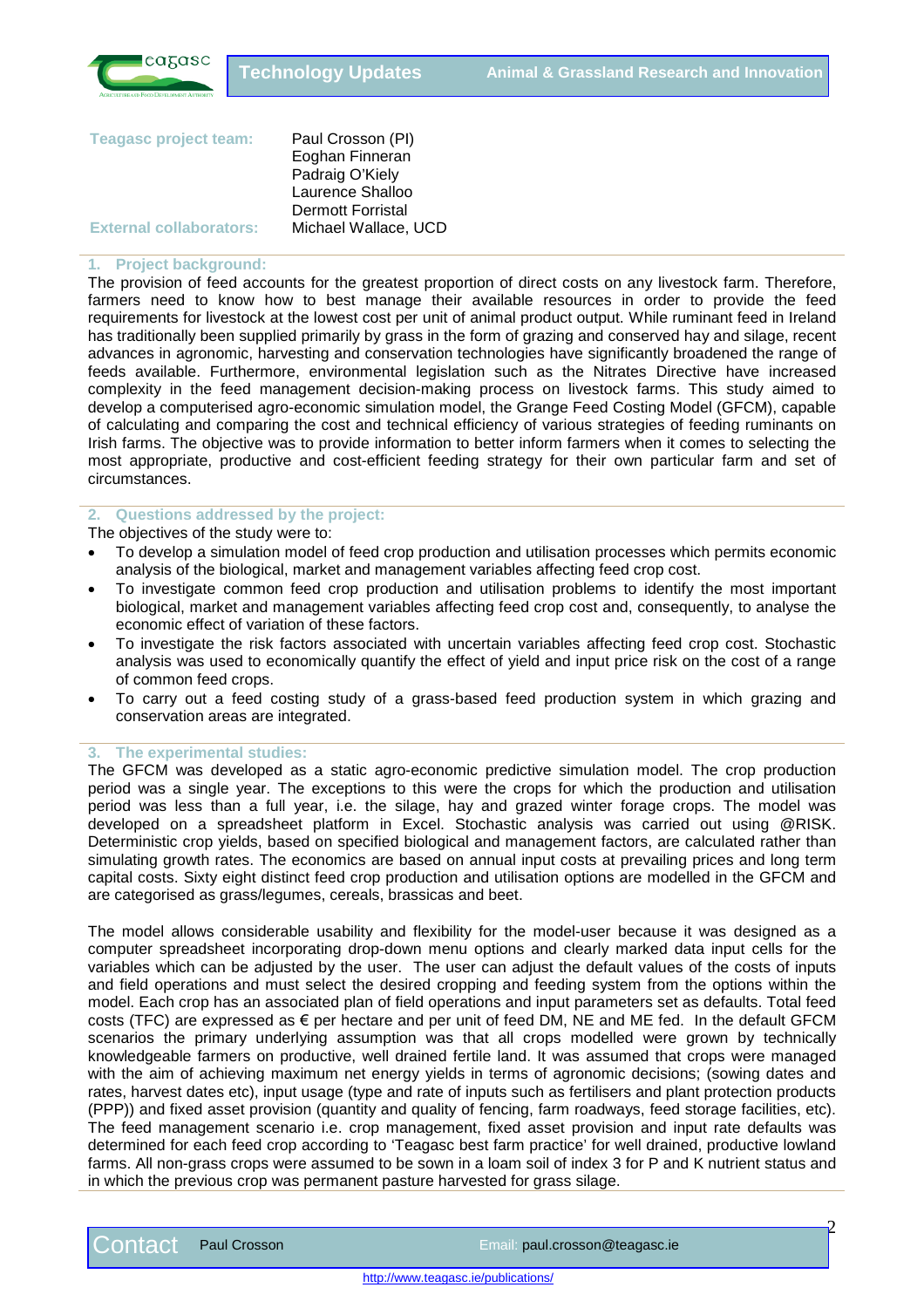

#### **4. Main results:**

#### **Study 1**

A static agro-economic simulation model was developed to permit investigation of the management, market and biological variables influencing feed crop cost for ruminants, independent of a specific animal production system. Applications of the model demonstrated; 1) The effect of site related N response in a grazed perennial ryegrass sward was assessed. A 0.23 proportional difference in N response from two sites differing in soil type equated to a 0.10 difference in annual TFC for the grass sward. 2) Grazing a grass silage sward in spring improved the digestibility of the subsequently harvested silage, but at the expense of reduced yields. Due to the increased digestibility achieved as a result of spring grazing until mid-March, silage TFC for early to mid-June harvests was reduced relative to a not spring grazed scenario. 3) Comparison of TFC for eight common feed crops showed that intensively managed grazed grass and harvested fodder-beet were the least and most costly, respectively. 4) Low yielding crops such as spring barley were shown to be most sensitive to land charge variability. 5) The break-even yield at which baled silage and bunker silage TFC was equivalent was 5.7 t DM/ha. This break-even point could vary considerably depending on the annual fixed costs incurred by the concrete bunker silo on a particular farm. 6) The variability of yield from year-to-year or site to site was lower when maize was sown under plastic relative to when it was sown without plastic.

## **Study 2**

Stochastic analysis using Monte Carlo simulation was conducted in the GFCM to identify the sensitivity of seven feed crops to yield and price risk. Yield risk was identified as the annual of variation from long term mean yields as a result of fluctuation of the random variables of weather and unforeseen pests and diseases. Similarly, input price risk was identified as the annual variation from long term price trends. Yield risk was shown to have two to six times' greater effect on TFC variability than input price. The results of this analysis showed that: 1) Annual coefficient of variation (CV) of TFC due to yield risk was greatest for maize (0.19) and least for spring barley grain (0.06). 2) Feed crops incurring the greatest proportions of fixed and area-dependent variable costs (such as harvesting costs) were most sensitive to yield risk. 3) As P and K fertiliser price was shown to be the greatest component of input price risk, feed crops such as grass silage, for which fertiliser comprised a greater proportion of TFC were more sensitive to input price risk. 4) On average over the ten year period studied, spring sown barley was proportionally 0.03 more expensive to grow than to purchase dried and rolled.

## **Study 3**

In order to examine in greater detail the economic implications of grassland management strategies at a whole-farm level the GFCM was modified to allow simulation of the management and biological interactions affecting the cost of grass produced both for grazing and for silage over a one year period, when the grazing and silage areas were integrated. Analysis of site, stocking rate and silage strategy effects on total annual feed cost for a suckler beef calf-to-weanling production system led to the following conclusions: 1)The silage strategy with respect to the number of harvests and whether the silage sward was grazed in the spring had negligible impact on annual TFC per CU (cow unit). Although grazing of the silage sward until the end of March increased DMD of the silage at feed-out, the reduced silage yield and increased silage sward area more than offset this advantage as TFC/CU increased albeit marginally (0.03). However, spring grazing of silage swards may be economically justified if such a strategy enabled earlier spring turn-out date, and the value of this, in terms of increased animal performance, exceed the cost of reduced silage yield. 2) Differences in TFC between one- and two-harvest silage strategies were small but the tendency was toward reduced annual TFC with two-harvest strategies, due to the relatively extensive management of the grazing sward which this permitted in early summer. 3) Site specific differences such as seasonal growth distribution and N response rate were shown to influence the cost of an annual grass-based feeding system. The potential for a site which exhibits a shorter grazing season to substantially offset this cost disadvantage as a result of high N response during the grazing season was demonstrated clearly at Ballyhaise. The weanling production system modelled at Ballyhaise required proportionally 0.34 more silage than an equivalent system at Moorepark due to a 28 day longer winter feeding period at the former site. However, greater silage yields, and greater N response on the grazing sward at Ballyhaise partially compensated for this grazing season difference and consequently annual TFC was only proportionally 0.03 greater per CU relative to Moorepark. 4) As stocking rate increased from 1.5 to 2.0 CU/ha annual TFC tended to decline per cow unit due to the dilution of the fixed cost of land charge by greater output of animal product per ha. However, due to the diminishing grass growth response to applied fertiliser N as stocking rates increased from 2.0 to circa 2.5 CU/ha, annual TFC increased for this stocking rate increment at all sites. Annual TFC/CU increased at all sites as stocking rate increased above 1.5 CU/ha in the absence of a land charge. These results showed

3